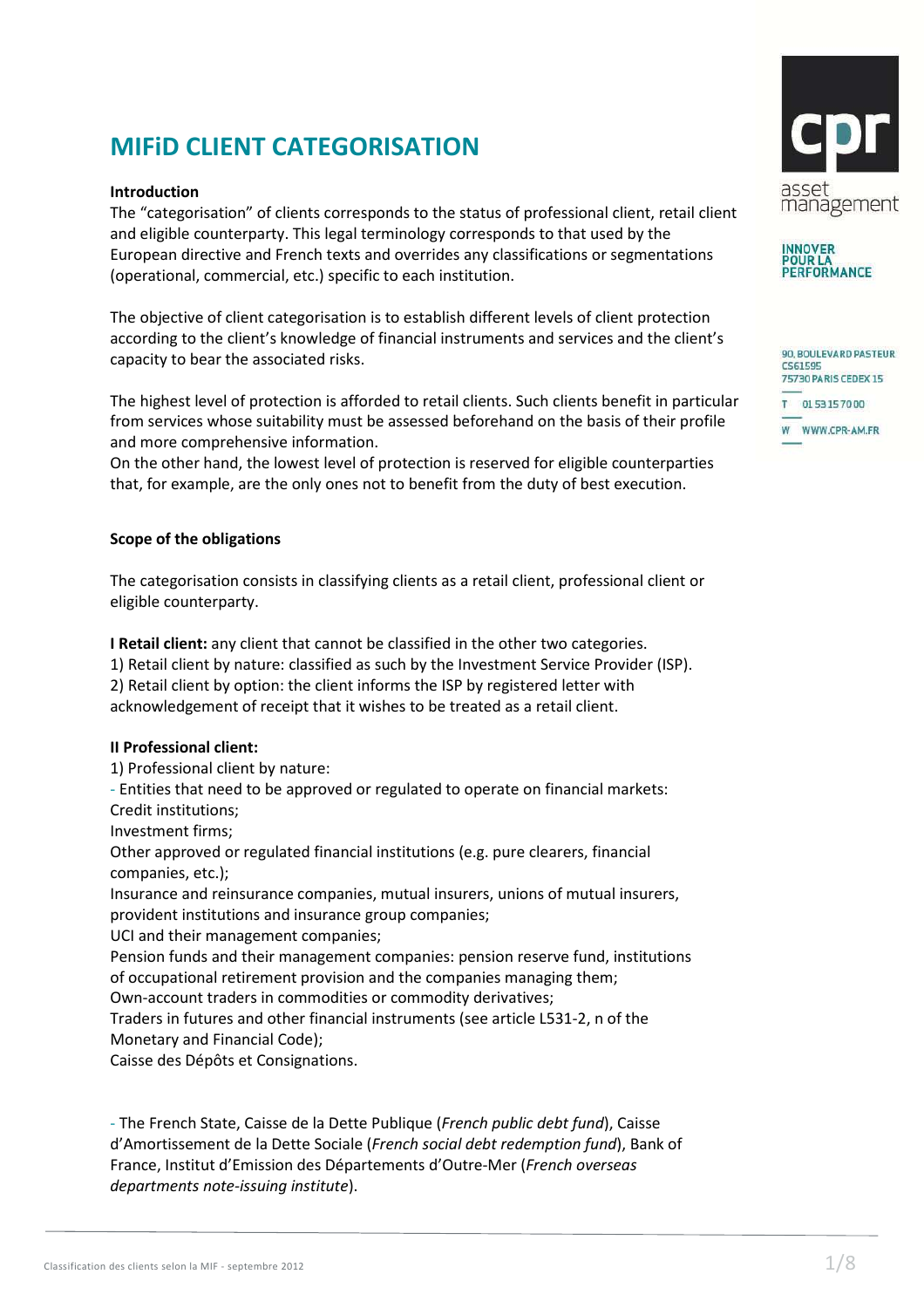- Other institutional investors that invest in financial instruments (e.g. investment firms, venture capital companies, companies promoting innovation).

- Foreign entities equivalent to those listed above (e.g. a foreign bank approved in the US) and entities having the status of a professional client in another EEA country.

- International public financial bodies to which France or any other OECD Member State belongs (e.g. IMF, EIB, ECB).

2) A professional client by size:

French or foreign enterprises meeting at least two of the following three criteria: o Total assets of at least 20 million euros

- o Net sales of at least 40 million euros
- o Shareholder equity of at least 2 million euros

3) A professional client by option:

3-1 Retail client:

- Condition governing the application of this option: the client must meet at least two of the following three criteria and satisfy an adequate assessment:

o Ownership of a portfolio of financial instruments valued at over 500,000 euros; o Execution of transactions for an amount of more of 600 euros per transaction in financial instruments, with at least 10 such transactions per quarter on average over the last four quarters;

o Employment for at least one year in the financial sector, in a professional position requiring a knowledge of investments in financial instruments;

o An assessment by the ISP of the client's expertise, experience and knowledge in order to have a reasonable assurance that the client is in a position to take investment decisions and understand the risks involved.

Application of the option (only at the client's initiative):

o The client informs the ISP in writing that he or she wishes to be treated as a professional client, at all times, or for a specific investment service or transaction, or for a type of transaction or product; the client must declare by registered letter with acknowledgement of receipt, in a separate document from the contract, that he or she is aware of the consequences of waiving the aforementioned protection;

o The ISP obtains the necessary information in order to check that the client meets the abovementioned conditions (the criteria and the assessment);

- If the client satisfies the criteria and the abovementioned adequate assessment, the ISP specifies clearly in writing the protection and rights to compensation that the client risks losing;
- **If the client does not satisfy the abovementioned criteria and/or the assessment** is not adequate, the ISP informs the client that it is not possible for him or her to waive his or her status as a retail investor.

4) Professional client at the ISP's choice: this concerns only eligible counterparties.

#### **III Eligible counterparties**

1) Eligible counterparties by nature:

- Entities that need to be approved or regulated to operate on financial markets: Credit institutions;



| 90, BOULEVARD PASTEUR<br>CS61595<br>75730 PARIS CEDEX 15 |
|----------------------------------------------------------|
| T 0153157000                                             |
| W WWW.CPR-AM.FR                                          |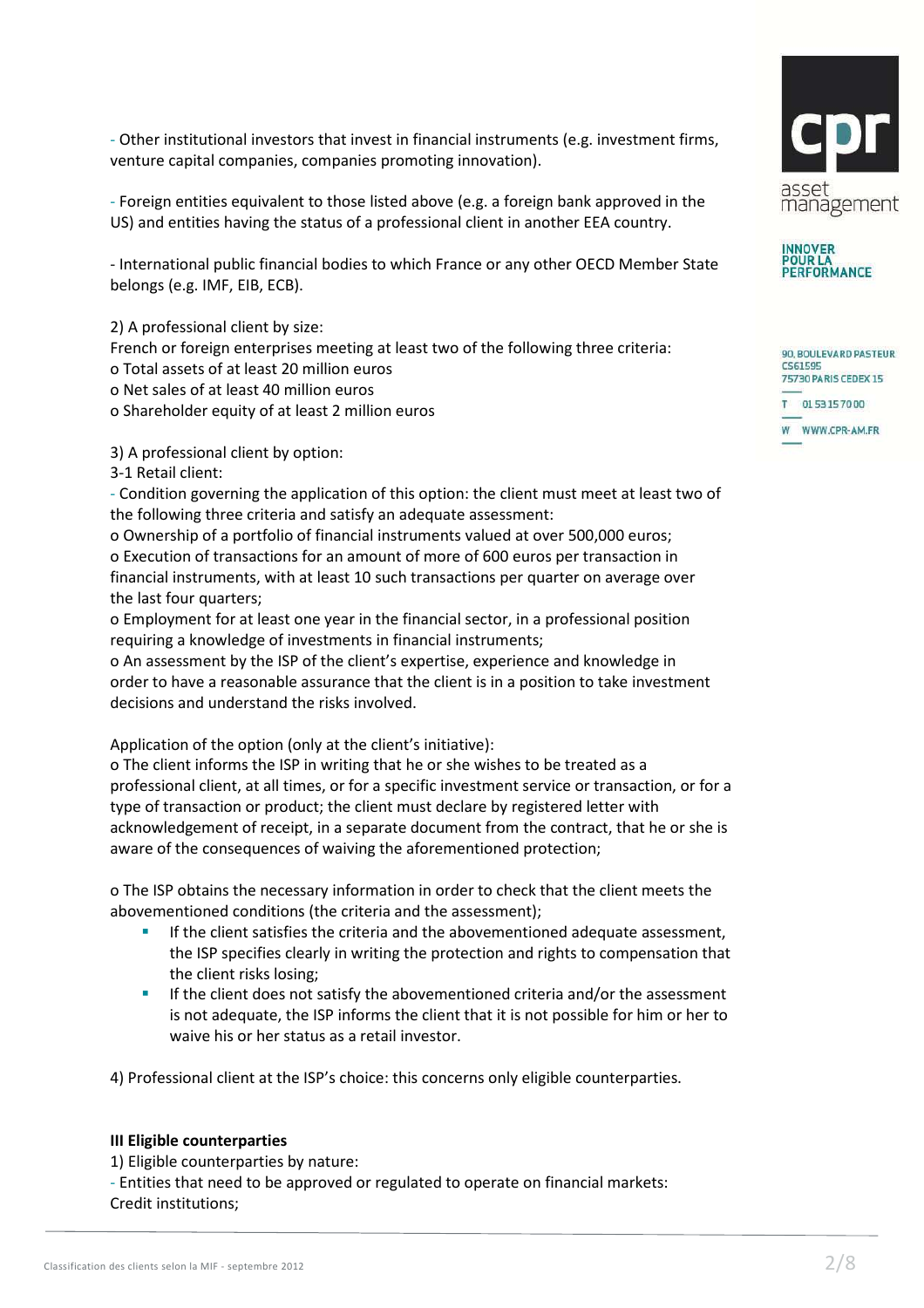Investment firms; Other approved or regulated financial institutions (e.g. pure clearers, financial companies, etc.); Insurance and reinsurance companies, mutual insurers, unions of mutual insurers, provident institutions and insurance group companies; UCI and their management companies;

Pension funds and their management companies: pension reserve fund, institutions of occupational retirement provision and the companies managing them; Own-account traders in commodities or commodity derivatives; Traders in futures and other financial instruments (see article L531-2, n of the Monetary and Financial Code); Caisse des Dépôts et Consignations.

- The French State, Caisse de la Dette Publique (*French public debt fund*), Caisse d'Amortissement de la Dette Sociale (*French social debt redemption fund*), Bank of France, Institut d'Emission des Départements d'Outre-Mer (*French overseas departments note-issuing institute*).

- Other institutional investors that invest in financial instruments (e.g. investment firms, venture capital companies, companies promoting innovation).

- Foreign entities equivalent to those listed above (e.g. a foreign bank approved in the US) and entities having the status of a professional client in another EEA country.

- International public financial bodies to which France or any other OECD Member State belongs (e.g. IMF, EIB, ECB).

2) Eligible counterparties by size:

- French and foreign enterprises that meet at least two of the following three criteria:
	- **Total assets of at least 20 million euros**
	- **Net sales of at least 40 million euros**
	- **Shareholder equity of at least 2 million euros**

- EEA enterprises that meet at least two of the abovementioned criteria and have eligible counterparty status in their home country.

3) Eligible counterparties by option:

A professional client, which must be a legal entity, may apply to be considered as an eligible counterparty  $\mathbb B$  Solely at the client's request and not at the ISP's discretion.

### **EXTRACT FROM THE AMF'S GENERAL REGULATIONS: PROVISIONS AMENDED BY MiFID Book III (Service Providers), chapter IV (rules of conduct), Section 2 Categorisation of clients and eligible counterparties**

## **Article 314-4**

I. – The investment service provider shall draw up and implement appropriate written policies and procedures for classifying its clients as retail clients, professional clients and eligible counterparties.

II. – The investment service provider shall inform its clients in which category they have been classified: retail client, professional client or eligible counterparty.





|   | 90, BOULEVARD PASTEUR<br>CS61595<br>75730 PARIS CEDEX 15 |
|---|----------------------------------------------------------|
| - | T 0153157000                                             |
|   | W WWW.CPR-AM.FR                                          |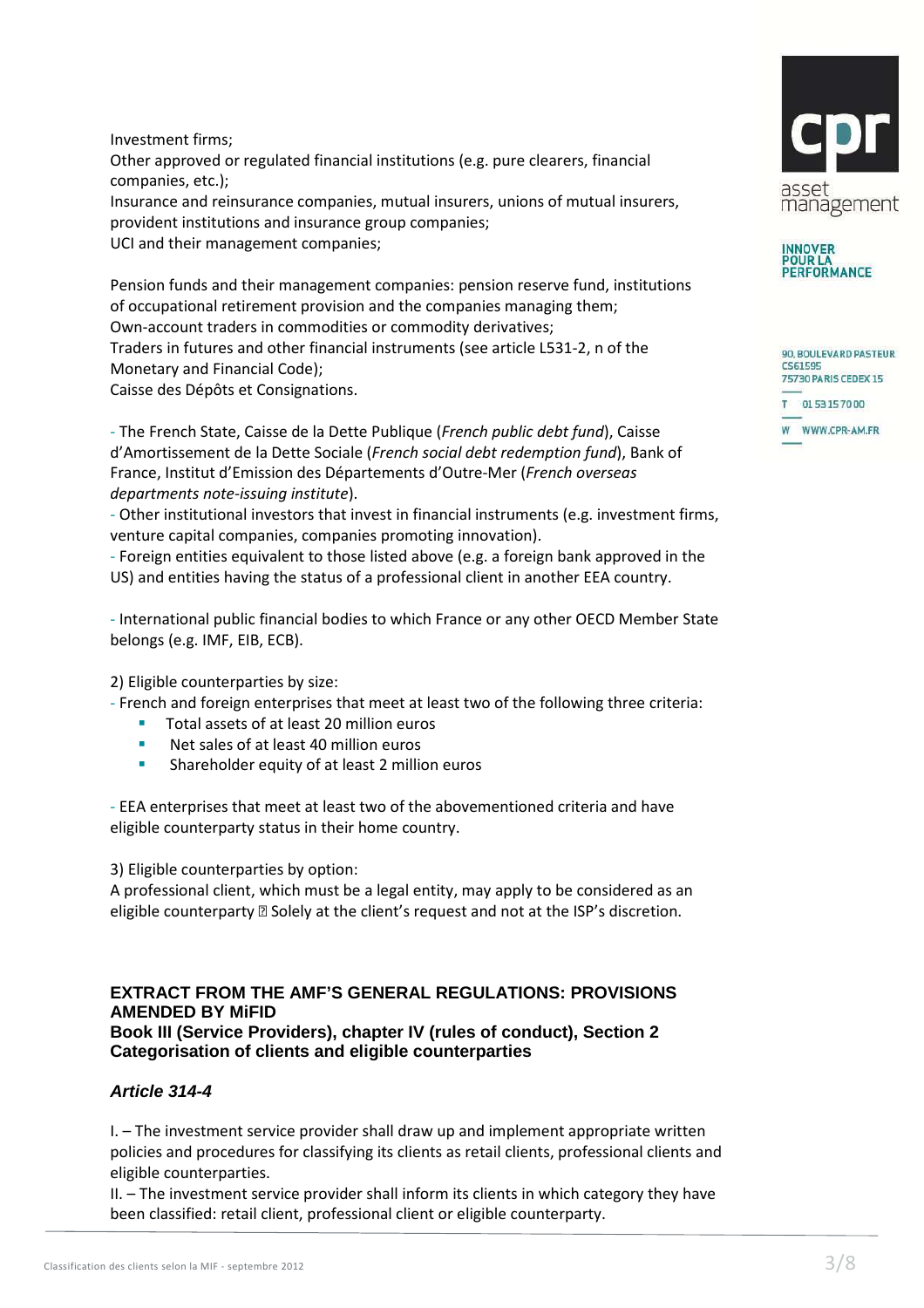It shall also inform them of any change in their category.

It shall inform its client, using a durable medium of their right to request a change of category and the consequences of any such change on the level of protection afforded to them.

III. – It is the responsibility of professional clients and eligible counterparties to inform the investment service provider of any change likely to alter their categorisation.

IV. – If an investment service provider becomes aware that a professional client or an eligible counterparty no longer satisfies the conditions governing such status, it must take appropriate action.

V. – It is the responsibility of professional clients by nature and eligible counterparties to ask to be transferred to a category that offers them greater protection if they consider that they are incapable of correctly assessing or managing the risks to which they may be exposed.

## **Article 314-4-1**

When establishing a new client relationship, the investment service provider shall obtain all the information needed to establish the new client's identity and legal capacity in accordance with the conditions stipulated in an AMF instruction.

## *Sub-section 1 – Retail clients by option*

## *Article 314-5*

Professional clients may ask an investment service provider to treat them as retail clients, either in

general or for specific financial instruments, investments services or transactions.

If the service provider agrees to this request, an agreement shall be drawn up on paper or using

any other durable medium, specifying the financial instruments, investments services and transactions involved.

## **Sub-section 2 – Professional clients by option Article 314-6**

Retail clients may waive part of the protection afforded to them by the rules of conduct referred to in this chapter.

In such a case the investment service provider may treat the retail client as a professional client provided that he or she complies with the criteria and procedure specified below. However, retail clients must not be presumed to have a market knowledge and level of experience comparable to those of the clients mentioned in sub-section 1 of this section.

This reduction in the protection afforded by the rules of conduct shall only be deemed valid if an adequate assessment by the investment service provider of the client's expertise, experience and knowledge gives a reasonable assurance, in light of the proposed type of transaction or service, that the client is in a position to take these investment decisions and understands the risks involved.

The aptitude criteria applicable to directors and managers of companies approved on the basis of financial directives may be considered as one of the means of assessing the client's expertise and knowledge. In the case of a small enterprise that does not meet the criteria of I: 2 of article D. 533-11 of the Monetary and Financial Code, the assessment must focus on the person authorised to carry out transactions on its behalf.

For the purpose of this assessment, at least two of the following criteria must be met:





**INNOVER**<br>POUR LA PERFORMANCE

| 75730 PARIS CEDEX 15<br>$\sim$ |                 |  |
|--------------------------------|-----------------|--|
|                                | T 0153157000    |  |
|                                | W WWW.CPR-AM.FR |  |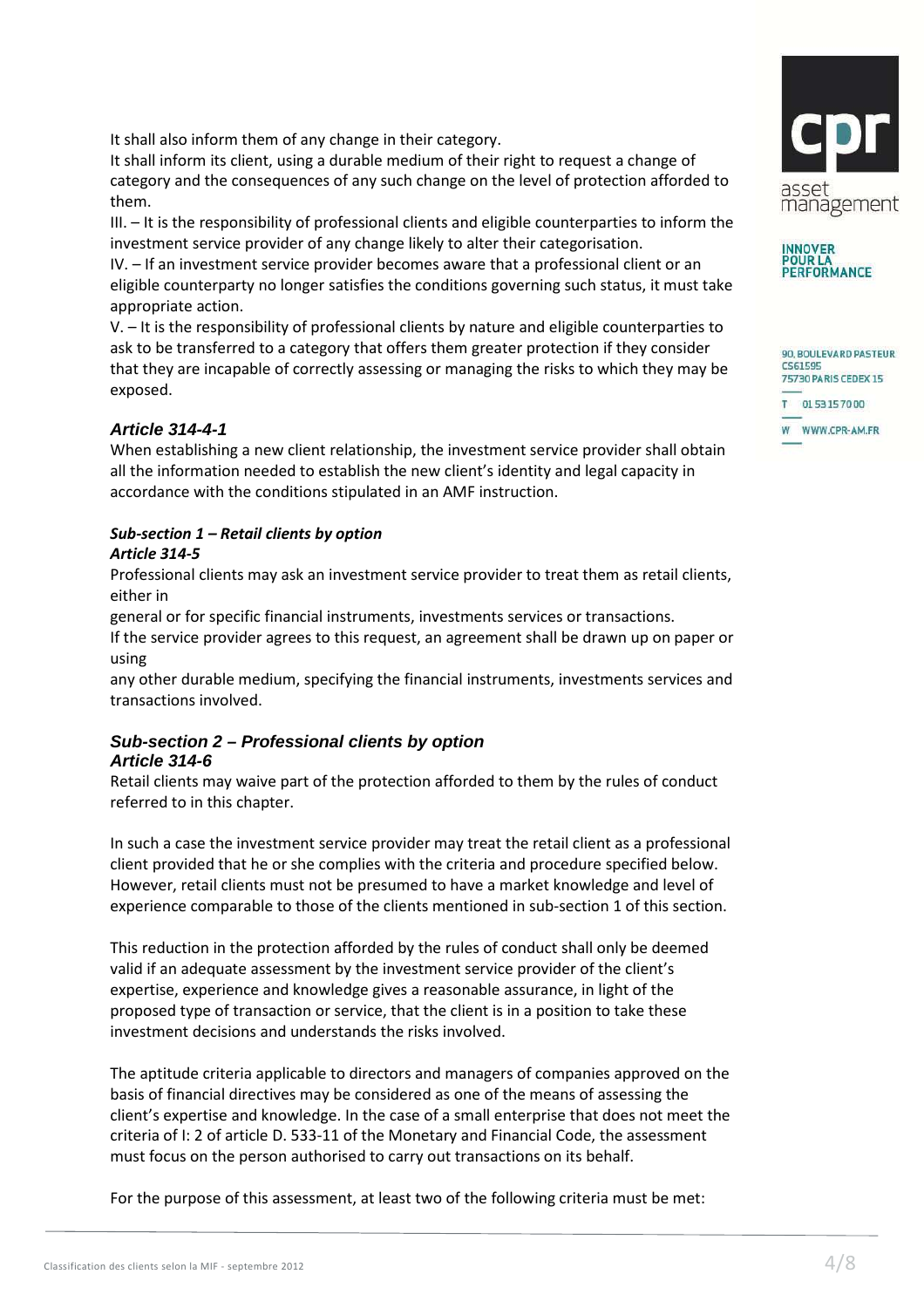1° The client must hold a portfolio of financial instruments with a value of more than 500,000 euros;

2° On average, at least ten transactions of significant volume in financial instruments must have been carried out in each quarter over the last four quarters;

3° The client must have held, for at least one year, a professional position in the financial sector requiring knowledge of investing in financial instruments.

The implementing conditions of this article are specified in an AMF instruction.

## **Article 314-7**

The clients referred to in article 314-6 may waive the protection afforded by the rules of conduct only in accordance with the following procedure:

1° The client shall inform the investment service provider in writing that he or she wishes to be treated as a professional client, at all times, or for a specific investment service or transaction, or for a certain type of transaction or product.

2° The investment service provider shall specify clearly in writing the protection and rights to compensation that the client risks losing.

3° The client shall declare in writing, in a separate document from the contract, that he or she is aware of the consequences of such a waiver of the aforementioned protection.

Before it accepts this waiver, the investment service provider must take all reasonable care to ensure that the client who wishes to be treated as a professional client meets the criteria specified in article 314-6.

## *Sub-section 3 – Eligible counterparties Article 314-8*

An eligible counterparty referred to in article L. 533-20 of the Monetary and Financial Code may request an investment service provider to treat it as a professional client or retail client, either in general or for specific financial instruments, investment services or transactions.

If the service provider agrees to this request, it shall treat the eligible counterparty as a professional client or a retail client, as applicable.

## *Article 314-9*

If an entity referred to in article 314-8 asks to be accorded client status, without however expressly

requesting retail client status, and the service provider agrees to this request, the service provider

shall treat the said entity as a professional client.

However, if the said entity specifically requests retail client status and the service provider agrees

to this request, the service provider shall treat the said entity as a retail client.

## **BOOK IV – COLLECTIVE INVESTMENT PRODUCTS TITLE I – UNDERTAKINGS FOR COLLECTIVE INVESTMENT IN TRANSFERABLE SECURITIES**

**CHAPTER I – COMMON PROVISIONS FOR UNDERTAKINGS FOR COLLECTIVE INVESTMENT IN TRANSFERABLE SECURITIES** 





| $\sim$ | 90, BOULEVARD PASTEUR<br>CS61595<br>75730 PARIS CEDEX 15 |
|--------|----------------------------------------------------------|
|        | T 0153157000                                             |
|        | WWW.CPR-AM.FR                                            |